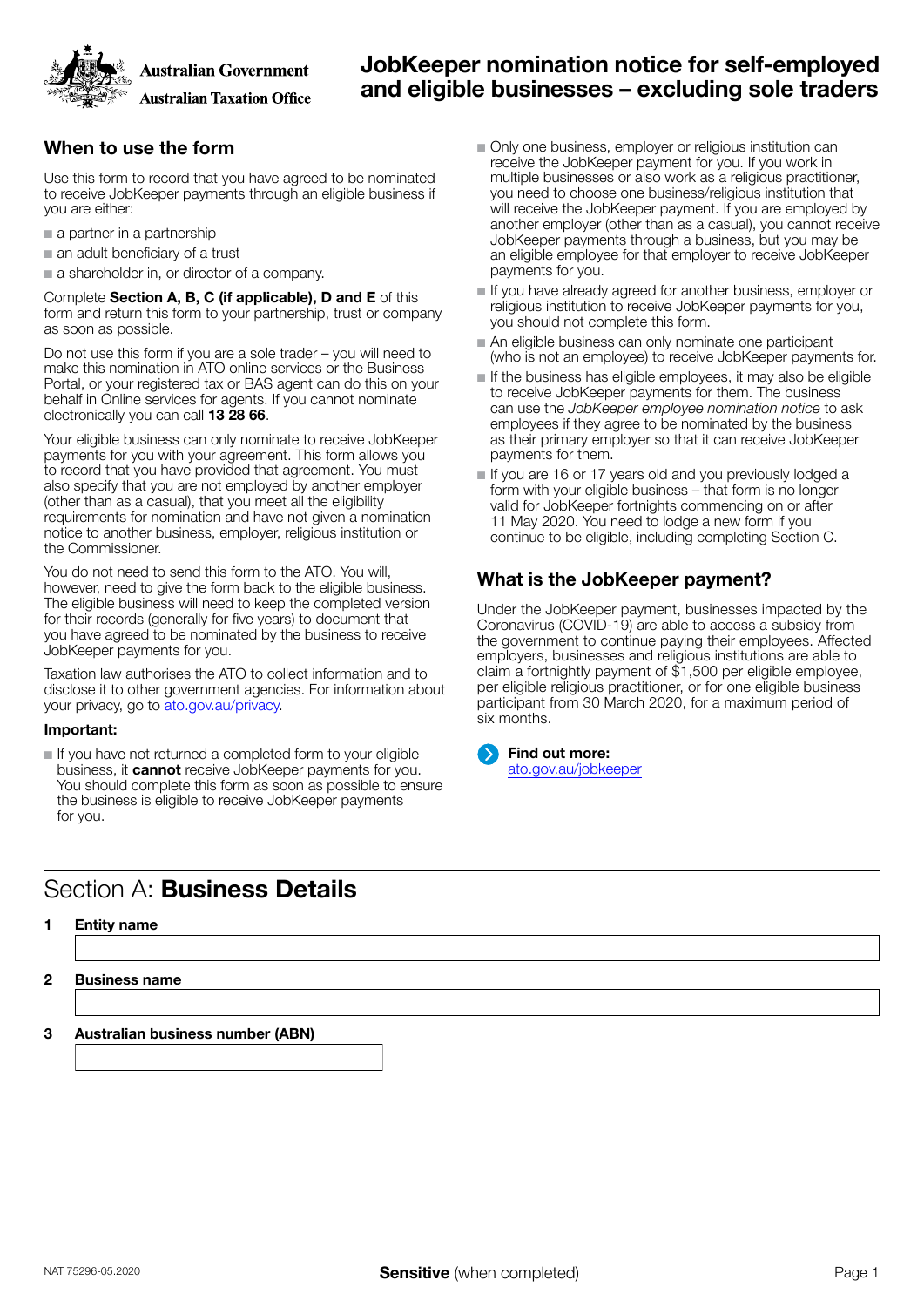## Section B: Particinant Details

| <b>Full name</b>                  |                  |                             |
|-----------------------------------|------------------|-----------------------------|
| Title:<br>Mr<br>Miss<br>Mrs<br>Ms | Other            |                             |
| Family name                       |                  |                             |
|                                   |                  |                             |
| First given name                  | Other given name |                             |
|                                   |                  |                             |
| DD/MM/YYYY                        |                  |                             |
| Date of birth                     |                  |                             |
| <b>Address</b>                    |                  |                             |
| Street address                    |                  |                             |
|                                   |                  |                             |
|                                   |                  |                             |
|                                   |                  |                             |
| Suburb/town/locality              |                  | State/territory<br>Postcode |
|                                   |                  |                             |
| Phone                             |                  |                             |
|                                   |                  |                             |
|                                   |                  |                             |
|                                   |                  |                             |

## Section C: Additional requirements for 16 or 17 year olds

There have been changes to the eligibility requirements that could affect you if you were in this age group on 1 March 2020. The effect of these changes means that eligibility is different for JobKeeper fortnights which begin before and on/after 11 May 2020. On or after 11 May 2020, there are additional requirements that must be met. For:

■ the first three JobKeeper fortnights (up to and including 10 May 2020) – complete Part A only

■ later JobKeeper fortnights (on/after 11 May 2020) – complete Part B only.

Both Part A and B might be relevant to you, if so please complete both.

### Part A

On 1 March 2020 were you at least 16 years of age?

| <b>Yes</b> | N٥ |
|------------|----|
|------------|----|

If you answered YES, you satisfy this part of the eligibility requirement for the first three JobKeeper fortnights (up to and including 10 May 2020). You also need to satisfy additional eligibility requirements outlined in Section D below.

If you answered NO, you are not eligible for JobKeeper payments.

## Part B

On 1 March 2020 were you at least 16 years of age and were you either:

■ 'independent' within the meaning of the *Social Security Act 1991* or

■ not a 'full time student' within the meaning of the *Social Security Act 1991?* 

| N٨<br>⁄ρς |
|-----------|
|-----------|

If you answered YES, you satisfy this part of the eligibility requirement for JobKeeper fortnights on or after 11 May 2020. You also need to satisfy additional eligibility requirements outlined in section D below.

If you answered NO, you are not eligible for JobKeeper payments.

You are independent (and will satisfy this part of the eligibility requirements) if you meet the definition in the *Social Security Act 1991*. Generally this will be the case if you:

- have supported yourself through work with long term full or part-time employment broadly for a two year period
- are, or have been, married or are in a registered relationship
- live in a de facto relationship as a member of a couple for at least 12 months
- have, or have had, a dependent child
- are a job seeker assessed as unable to work over 30 hours a week
- are unable to live at home due to extreme circumstances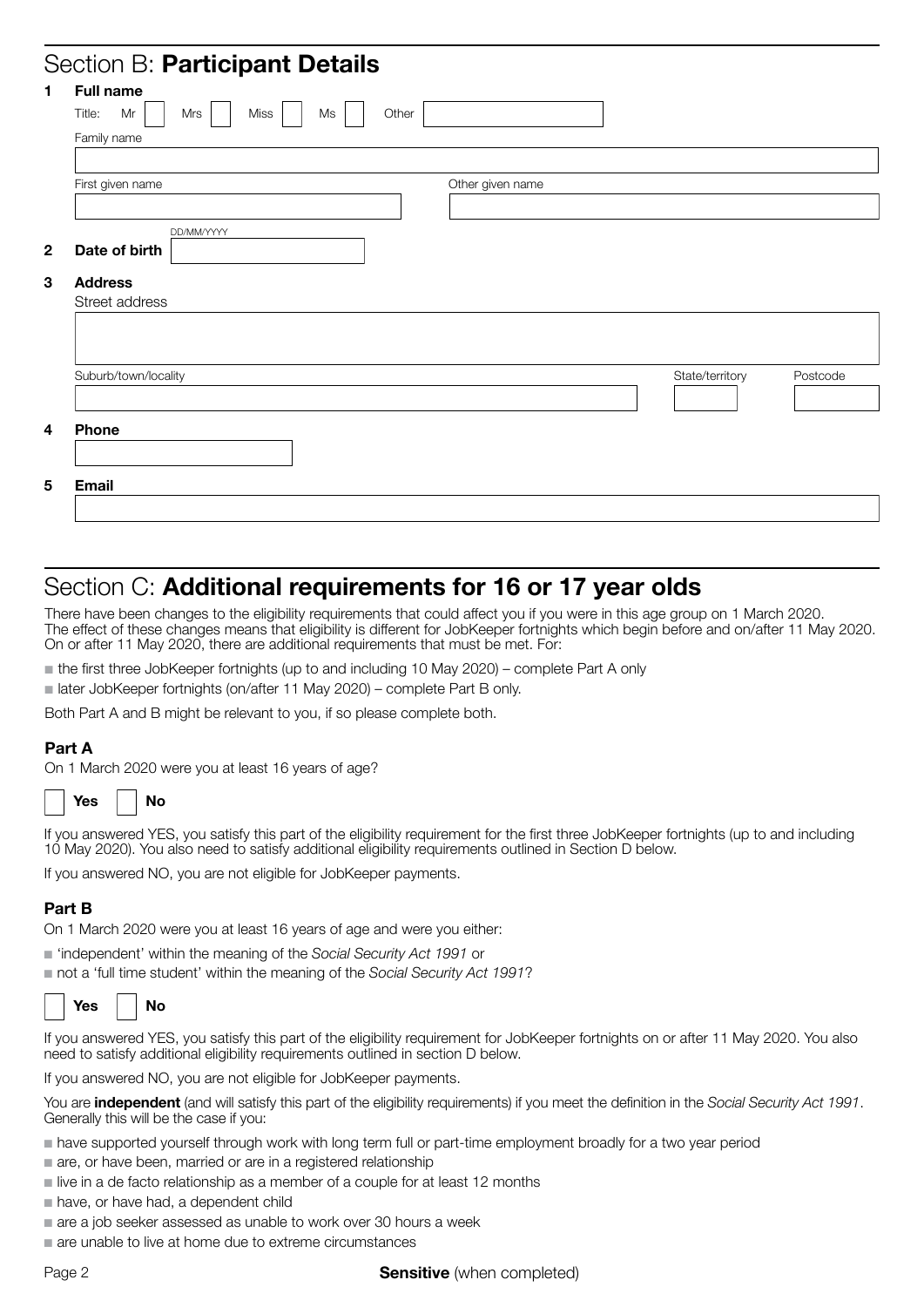- have parents that are unable to support you
- are a refugee and your parents do not live in Australia
- are an orphan and have not been legally adopted
- are in state care, including foster care

Further guidance on this can be found on the Services Australia website at [servicesaustralia.gov.au/individuals](https://servicesaustralia.gov.au/individuals)

You are a full time student (and not eligible for JobKeeper, unless you are also independent) if you were studying full time as defined in the *Social Security Act 1991*. Full-time study is defined in broad terms to mean enrolled in and undertaking study in a course of study at an educational institution of at least 75 per cent of the normal full-time study requirements.

Further guidance on this can be found on the Services Australia website at [servicesaustralia.gov.au/individuals](https://servicesaustralia.gov.au/individuals)

## Section D: **Nomination**

### Business participant eligibility requirements

To be an eligible business participant, you need to meet these requirements:

- At 1 March 2020, and for the fortnight, you were actively engaged in the business carried on by the entity named in Section A, but not as an employee.
- At 1 March 2020, and for the fortnight, you were either:
	- a sole trader (do not use this form as above, you should nominate electronically)
	- a partner in the partnership
	- an adult beneficiary of the trust
	- a shareholder in, or director of, the company that carries on the business of the entity named in Section A.
- You are not currently employed by another entity (other than on a casual basis).
- At 1 March 2020 you were either:
	- residing in Australia and an Australian citizen or permanent resident or
	- an Australian resident for income tax purposes and a Subclass 444 (Special Category) visa holder.
- You have not given a notice either to any other entity to be nominated as an eligible employee, or to be nominated as a religious practitioner, or to the Commissioner or other entity to be nominated as an eligible business participant for another businesss.
- You are not currently receiving parental leave pay, or dad and partner pay.
- You are not currently totally incapacitated for work and receiving payments under an Australian workers' compensation law in respect of your total incapacity to work.
- At 1 March 2020 you were either:
	- aged 18 years or over
	- aged 16 or 17 years and answered 'Yes' at Section C.

### For business participants aged 16 and 17 years (only one of the following 3 boxes should be ticked)

Yes, I have ticked YES to Part A of Section C and I agree to be nominated by the eligible business entity outlined in Section A for the purpose of the JobKeeper scheme.

\*This will apply for JobKeeper fortnights up to and including 10 May 2020.

Yes, I have ticked YES to Part B of Section C and I agree to be nominated by the eligible business entity outlined in Section A for the purpose of the JobKeeper scheme.

\*This will apply for JobKeeper fortnights on/after 11 May 2020.



Yes, I have ticked YES to Part A and Part B of Section C and I agree to be nominated by the eligible business entity outlined in Section A for the purpose of the JobKeeper scheme.

\*This will apply for JobKeeper fortnights up to and including 10 May 2020, AND fortnights on/after 11 May 2020.

In making this nomination I:

- (i) agree that I meet the eligibility requirements listed above, and
- (ii) confirm that I have not agreed to be nominated by any other employer, business or religious institution, and have not given another entity, or the Commissioner a nomination form for the purpose of this scheme.

#### For business participants aged 18 years and over

#### Yes, I agree to be nominated by the eligible business entity outlined in Section A for the purpose of the JobKeeper scheme.

In making this nomination I:

- (i) agree that I meet the eligibility requirements listed above, and
- (ii) confirm that I have not agreed to be nominated by any other employer, business or religious institution, and have not given another entity, or the Commissioner a nomination form for the purpose of this scheme.